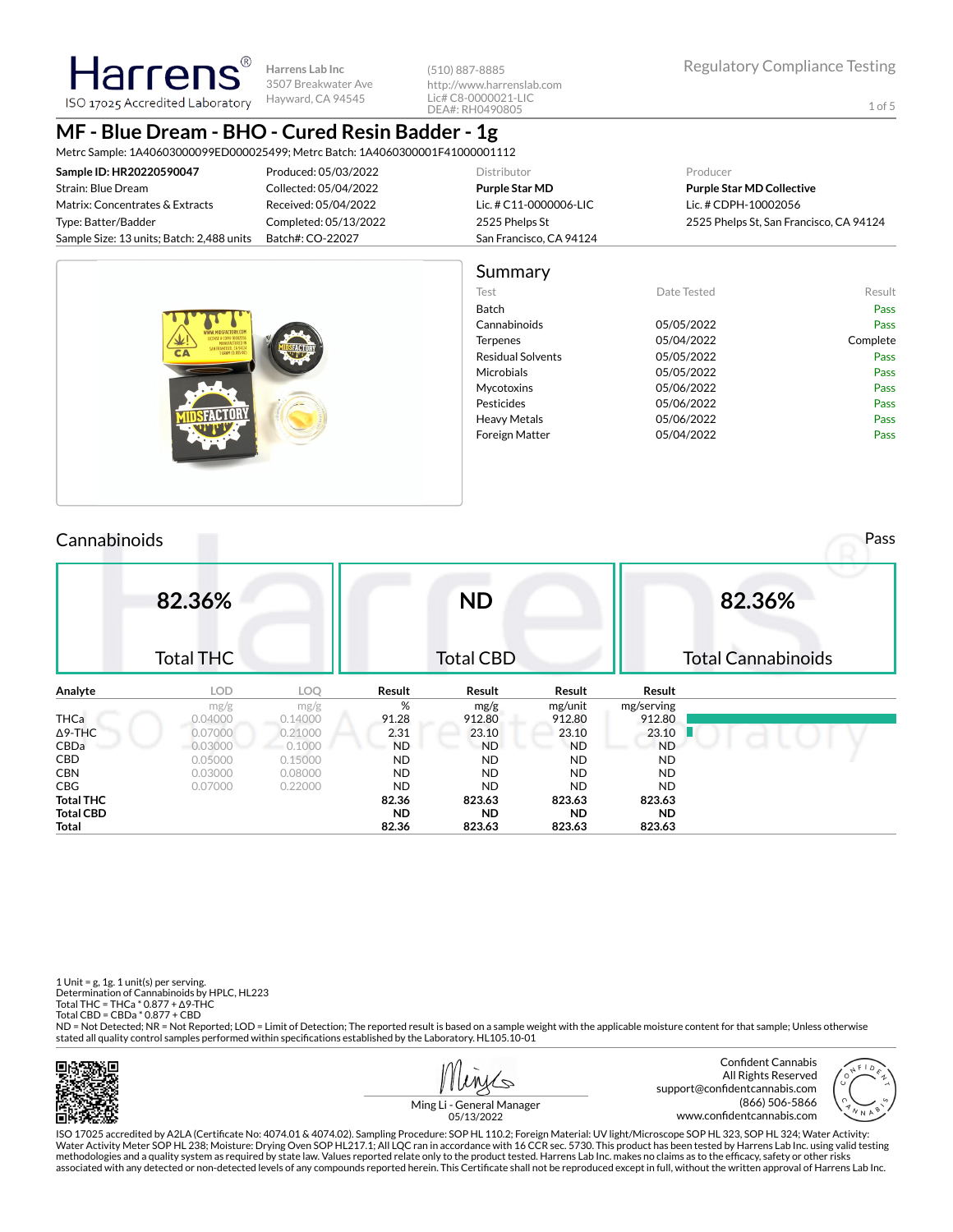**Harrens Lab Inc** 3507 Breakwater Ave ISO 17025 Accredited Laboratory Hayward, CA 94545

(510) 887-8885 http://www.harrenslab.com Lic# C8-0000021-LIC DEA#: RH0490805

# **MF - Blue Dream - BHO - Cured Resin Badder - 1g**

Metrc Sample: 1A40603000099ED000025499; Metrc Batch: 1A4060300001F41000001112

| Sample ID: HR20220590047                  | Produced: 05/03/2022  | <b>Distributor</b>      | Producer                                |
|-------------------------------------------|-----------------------|-------------------------|-----------------------------------------|
| Strain: Blue Dream                        | Collected: 05/04/2022 | <b>Purple Star MD</b>   | <b>Purple Star MD Collective</b>        |
| Matrix: Concentrates & Extracts           | Received: 05/04/2022  | Lic. # C11-0000006-LIC  | Lic. # CDPH-10002056                    |
| Type: Batter/Badder                       | Completed: 05/13/2022 | 2525 Phelps St          | 2525 Phelps St. San Francisco, CA 94124 |
| Sample Size: 13 units; Batch: 2,488 units | Batch#: CO-22027      | San Francisco, CA 94124 |                                         |

#### **Terpenes**

Harrens®

| Analyte             | <b>LOD</b> | <b>LOO</b> | <b>Results</b> | <b>Results</b> |  |
|---------------------|------------|------------|----------------|----------------|--|
|                     | mg/g       | mg/g       | mg/g           | %              |  |
| $\alpha$ -Pinene    | 0.08000    | 0.1000     | 10.46          | 1.046          |  |
| β-Caryophyllene     | 0.08000    | 0.1000     | 6.75           | 0.675          |  |
| $\beta$ -Pinene     | 0.08000    | 0.1000     | 5.03           | 0.503          |  |
| $\alpha$ -Humulene  | 0.08000    | 0.1000     | 2.81           | 0.281          |  |
| Linalool            | 0.08000    | 0.1000     | 2.35           | 0.235          |  |
| $\alpha$ -Bisabolol | 0.08000    | 0.1000     | 1.77           | 0.177          |  |
| δ-Limonene          | 0.08000    | 0.1000     | 1.55           | 0.155          |  |
| cis-Nerolidol       | 0.08000    | 0.1000     | 0.88           | 0.088          |  |
| Camphene            | 0.08000    | 0.1000     | 0.50           | 0.050          |  |
| Eucalyptol          | 0.08000    | 0.1000     | 0.31           | 0.031          |  |
| 3-Carene            | 0.08000    | 0.1000     | <b>ND</b>      | ND.            |  |
| $\alpha$ -Terpinene | 0.08000    | 0.1000     | <b>ND</b>      | ND.            |  |
| $\beta$ -Ocimene    | 0.08000    | 0.1000     | <b>ND</b>      | ND.            |  |
| y-Terpinene         | 0.08000    | 0.1000     | <b>ND</b>      | <b>ND</b>      |  |
| Geraniol            | 0.08000    | 0.1000     | <b>ND</b>      | ND.            |  |
| Guaiol              | 0.08000    | 0.1000     | <b>ND</b>      | ND             |  |
| <i>Isopulegol</i>   | 0.08000    | 0.1000     | <b>ND</b>      | ND             |  |
| p-Cymene            | 0.08000    | 0.1000     | <b>ND</b>      | ND             |  |
| Terpinolene         | 0.08000    | 0.1000     | ND.            | ND             |  |
| trans-Nerolidol     | 0.08000    | 0.1000     | ND.            | ND             |  |
| Total               |            |            | 32.41          | 3.241          |  |

## Primary Aromas



Date Tested: 05/04/2022

ND = Not Detected; NR = Not Reported; LOD = Limit of Detection; Unless otherwise stated all quality control samples performed within specifications established by the Laboratory. HL105.10-01. SOP HL228. GC-FID







Ming Li - General Manager 05/13/2022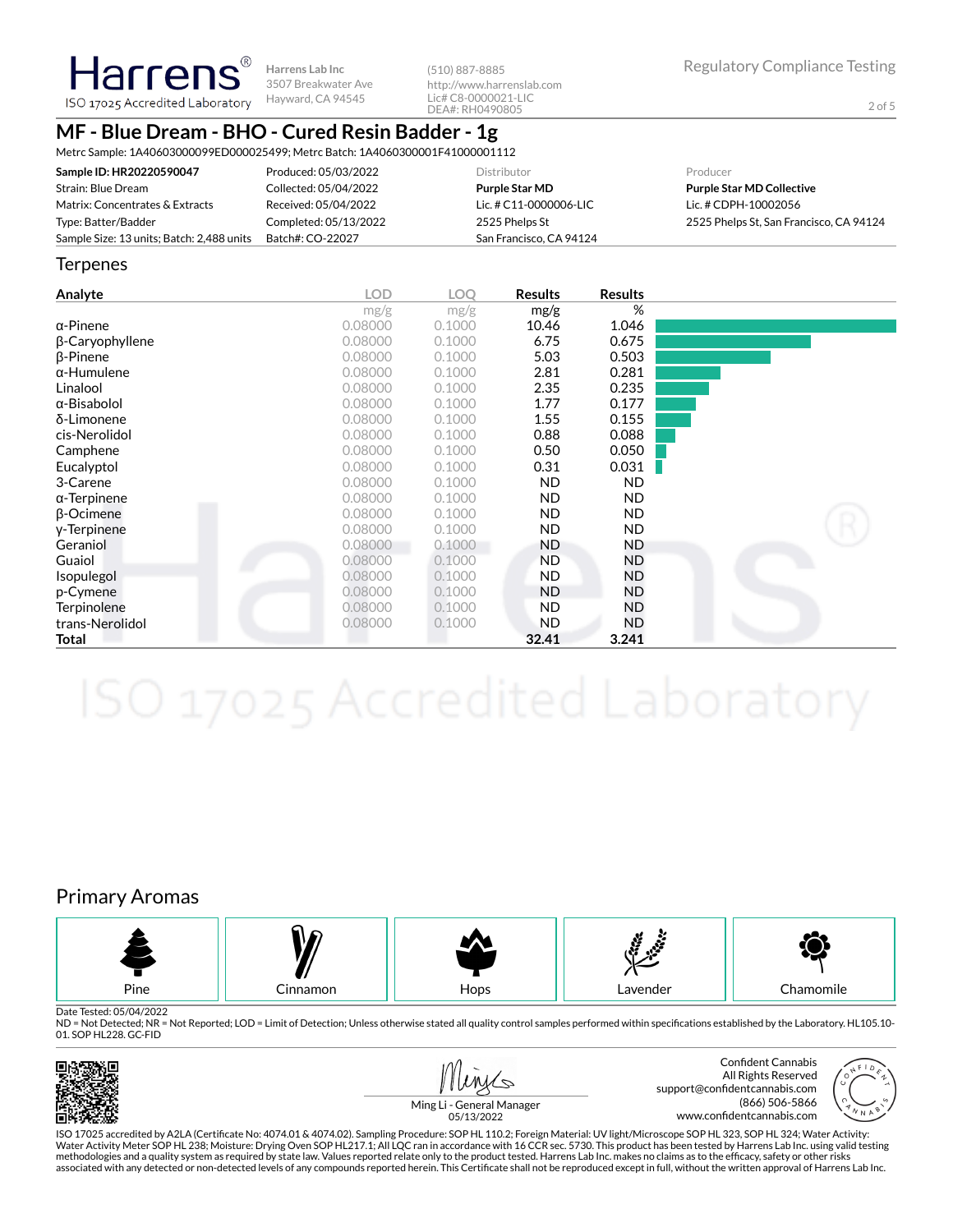Harrens ISO 17025 Accredited Laboratory

**Harrens Lab Inc** 3507 Breakwater Ave Hayward, CA 94545

(510) 887-8885 http://www.harrenslab.com Lic# C8-0000021-LIC DEA#: RH0490805

## **MF - Blue Dream - BHO - Cured Resin Badder - 1g**

Metrc Sample: 1A40603000099ED000025499; Metrc Batch: 1A4060300001F41000001112

| Sample ID: HR20220590047                  | Produced: 05/03/2022  | Distributor             | Producer                                |
|-------------------------------------------|-----------------------|-------------------------|-----------------------------------------|
| Strain: Blue Dream                        | Collected: 05/04/2022 | Purple Star MD          | <b>Purple Star MD Collective</b>        |
| Matrix: Concentrates & Extracts           | Received: 05/04/2022  | Lic. # C11-0000006-LIC  | Lic. # CDPH-10002056                    |
| Type: Batter/Badder                       | Completed: 05/13/2022 | 2525 Phelps St          | 2525 Phelps St, San Francisco, CA 94124 |
| Sample Size: 13 units; Batch: 2,488 units | Batch#: CO-22027      | San Francisco, CA 94124 |                                         |

### Pesticides **Passage Community Community Community** Passes and the extension of the extension of the extension of the extension of the extension of the extension of the extension of the extension of the extension of the ext

| Analyte             | <b>LOD</b> | <b>LOO</b> | Limit          | <b>Results</b> | <b>Status</b> | Analyte                 | <b>LOD</b> | LOQ       | Limit          | <b>Results</b> | <b>Status</b> |
|---------------------|------------|------------|----------------|----------------|---------------|-------------------------|------------|-----------|----------------|----------------|---------------|
|                     | $\mu$ g/g  | $\mu$ g/g  | $\mu$ g/g      | $\mu$ g/g      |               |                         | $\mu$ g/g  | $\mu$ g/g | $\mu$ g/g      | $\mu$ g/g      |               |
| Abamectin           | 0.03       | 0.1        | 0.1            | <b>ND</b>      | Pass          | Fludioxonil             | 0.03       | 0.1       | 0.1            | <b>ND</b>      | Pass          |
| Acephate            | 0.03       | 0.1        | 0.1            | <b>ND</b>      | Pass          | Hexythiazox             | 0.03       | 0.1       | 0.1            | <b>ND</b>      | Pass          |
| Acequinocyl         | 0.03       | 0.1        | 0.1            | <b>ND</b>      | Pass          | Imazalil                | 0.03       | 0.1       | 0.03           | <b>ND</b>      | Pass          |
| Acetamiprid         | 0.03       | 0.1        | 0.1            | <b>ND</b>      | Pass          | Imidacloprid            | 0.03       | 0.1       | 5              | <b>ND</b>      | Pass          |
| Aldicarb            | 0.03       | 0.1        | 0.03           | <b>ND</b>      | Pass          | Kresoxim Methyl         | 0.03       | 0.1       | 0.1            | <b>ND</b>      | Pass          |
| Azoxystrobin        | 0.03       | 0.1        | 0.1            | <b>ND</b>      | Pass          | Malathion               | 0.03       | 0.1       | 0.5            | <b>ND</b>      | Pass          |
| <b>Bifenazate</b>   | 0.03       | 0.1        | 0.1            | <b>ND</b>      | Pass          | Metalaxyl               | 0.03       | 0.1       | $\overline{2}$ | <b>ND</b>      | Pass          |
| <b>Bifenthrin</b>   | 0.03       | 0.1        | 3              | <b>ND</b>      | Pass          | Methiocarb              | 0.03       | 0.1       | 0.03           | <b>ND</b>      | Pass          |
| <b>Boscalid</b>     | 0.03       | 0.1        | 0.1            | <b>ND</b>      | Pass          | Methomyl                | 0.03       | 0.1       | 1              | <b>ND</b>      | Pass          |
| Captan              | 0.03       | 0.1        | 0.7            | <b>ND</b>      | Pass          | Mevinphos               | 0.03       | 0.1       | 0.03           | <b>ND</b>      | Pass          |
| Carbaryl            | 0.03       | 0.1        | 0.5            | <b>ND</b>      | Pass          | Myclobutanil            | 0.03       | 0.1       | 0.1            | <b>ND</b>      | Pass          |
| Carbofuran          | 0.03       | 0.1        | 0.03           | <b>ND</b>      | Pass          | Naled                   | 0.03       | 0.1       | 0.1            | <b>ND</b>      | Pass          |
| Chlorantraniliprole | 0.03       | 0.1        | 10             | <b>ND</b>      | Pass          | Oxamyl                  | 0.03       | 0.1       | 0.5            | <b>ND</b>      | Pass          |
| Chlordane           | 0.03       | 0.1        | 0.03           | <b>ND</b>      | Pass          | Paclobutrazol           | 0.03       | 0.1       | 0.03           | <b>ND</b>      | Pass          |
| Chlorfenapyr        | 0.03       | 0.1        | 0.03           | <b>ND</b>      | Pass          | Parathion Methyl        | 0.03       | 0.1       | 0.03           | <b>ND</b>      | Pass          |
| Chlorpyrifos        | 0.03       | 0.1        | 0.03           | <b>ND</b>      | Pass          | Pentachloronitrobenzene | 0.03       | 0.1       | 0.1            | <b>ND</b>      | Pass          |
| Clofentezine        | 0.03       | 0.1        | 0.1            | <b>ND</b>      | Pass          | Permethrin              | 0.03       | 0.1       | 0.5            | <b>ND</b>      | Pass          |
| Coumaphos           | 0.03       | 0.1        | 0.03           | <b>ND</b>      | Pass          | Phosmet                 | 0.03       | 0.1       | 0.1            | <b>ND</b>      | Pass          |
| Cyfluthrin          | 0.03       | 0.1        | $\overline{2}$ | <b>ND</b>      | Pass          | Piperonyl Butoxide      | 0.03       | 0.1       | 3              | <b>ND</b>      | Pass          |
| Cypermethrin        | 0.03       | 0.1        | $\mathbf 1$    | <b>ND</b>      | Pass          | Prallethrin             | 0.03       | 0.1       | 0.1            | <b>ND</b>      | Pass          |
| Daminozide          | 0.03       | 0.1        | 0.03           | <b>ND</b>      | Pass          | Propiconazole           | 0.03       | 0.1       | 0.1            | <b>ND</b>      | Pass          |
| Diazinon            | 0.03       | 0.1        | 0.1            | <b>ND</b>      | Pass          | Propoxur                | 0.03       | 0.1       | 0.03           | <b>ND</b>      | Pass          |
| <b>Dichlorvos</b>   | 0.03       | 0.1        | 0.03           | <b>ND</b>      | Pass          | Pyrethrins              | 0.03       | 0.1       | 0.5            | <b>ND</b>      | Pass          |
| Dimethoate          | 0.03       | 0.1        | 0.03           | <b>ND</b>      | Pass          | Pyridaben               | 0.03       | 0.1       | 0.1            | <b>ND</b>      | Pass          |
| Dimethomorph        | 0.03       | 0.1        | $\overline{2}$ | <b>ND</b>      | Pass          | Spinetoram              | 0.03       | 0.1       | 0.1            | <b>ND</b>      | Pass          |
| <b>Ethoprophos</b>  | 0.03       | 0.1        | 0.03           | <b>ND</b>      | Pass          | Spinosad                | 0.03       | 0.1       | 0.1            | <b>ND</b>      | Pass          |
| Etofenprox          | 0.03       | 0.1        | 0.03           | <b>ND</b>      | Pass          | Spiromesifen            | 0.03       | 0.1       | 0.1            | <b>ND</b>      | Pass          |
| Etoxazole           | 0.03       | 0.1        | 0.1            | <b>ND</b>      | Pass          | Spirotetramat           | 0.03       | 0.1       | 0.1            | <b>ND</b>      | Pass          |
| Fenhexamid          | 0.03       | 0.1        | 0.1            | <b>ND</b>      | Pass          | Spiroxamine             | 0.03       | 0.1       | 0.03           | <b>ND</b>      | Pass          |
| Fenoxycarb          | 0.03       | 0.1        | 0.03           | <b>ND</b>      | Pass          | Tebuconazole            | 0.03       | 0.1       | 0.1            | <b>ND</b>      | Pass          |
| Fenpyroximate       | 0.03       | 0.1        | 0.1            | <b>ND</b>      | Pass          | Thiacloprid             | 0.03       | 0.1       | 0.03           | <b>ND</b>      | Pass          |
| Fipronil            | 0.03       | 0.1        | 0.03           | <b>ND</b>      | Pass          | Thiamethoxam            | 0.03       | 0.1       | 5              | <b>ND</b>      | Pass          |
| Flonicamid          | 0.03       | 0.1        | 0.1            | <b>ND</b>      | Pass          | Trifloxystrobin         | 0.03       | 0.1       | 0.1            | <b>ND</b>      | Pass          |

Date Tested: 05/06/2022

We analyze samples by AOAC Official Method 2007.01-Modified; ND = Not Detected; NR = Not Reported; LOD = Limit of Detection; The reported result is based on a sample weight with the applicable moisture content for that sample; Unless otherwise stated all quality control samples performed within specifications established by the<br>Laboratory. HL105.10-01. Tested by LC/MS/MS and GC/





Ming Li - General Manager 05/13/2022

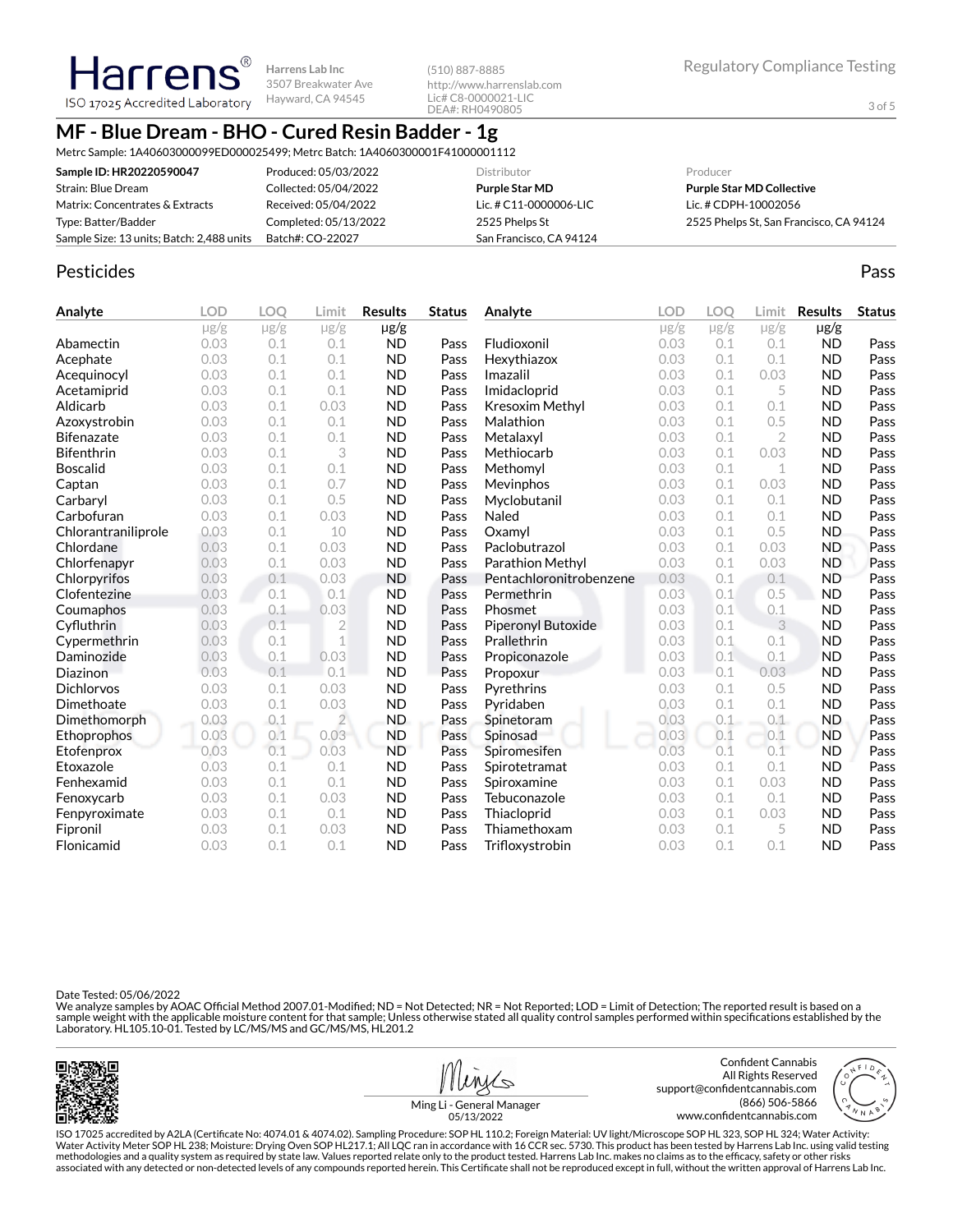**Harrens Lab Inc** 3507 Breakwater Ave Hayward, CA 94545

(510) 887-8885 http://www.harrenslab.com Lic# C8-0000021-LIC DEA#: RH0490805

## **MF - Blue Dream - BHO - Cured Resin Badder - 1g**

Metrc Sample: 1A40603000099ED000025499; Metrc Batch: 1A4060300001F41000001112

| Sample ID: HR20220590047                  | Produced: 05/03/2022  | Distributor             | Producer                                |
|-------------------------------------------|-----------------------|-------------------------|-----------------------------------------|
| Strain: Blue Dream                        | Collected: 05/04/2022 | Purple Star MD          | <b>Purple Star MD Collective</b>        |
| Matrix: Concentrates & Extracts           | Received: 05/04/2022  | Lic. # C11-0000006-LIC  | Lic. # CDPH-10002056                    |
| Type: Batter/Badder                       | Completed: 05/13/2022 | 2525 Phelps St          | 2525 Phelps St, San Francisco, CA 94124 |
| Sample Size: 13 units; Batch: 2,488 units | Batch#: CO-22027      | San Francisco, CA 94124 |                                         |

### Residual Solvents Pass

**Harrens** ISO 17025 Accredited Laboratory

| Analyte             | <b>LOD</b> | <b>LOQ</b> | Limit     | <b>Results</b>                   | <b>Status</b> |
|---------------------|------------|------------|-----------|----------------------------------|---------------|
|                     | $\mu$ g/g  | $\mu$ g/g  | $\mu$ g/g | $\mu$ g/g                        |               |
| 1,2-Dichloro-Ethane | 0.15       | 0.45       |           | <b>ND</b>                        | Pass          |
| Acetone             | 1.62       | 4.92       | 5000      | <loq< td=""><td>Pass</td></loq<> | Pass          |
| Acetonitrile        | 2.14       | 6.5        | 410       | <b>ND</b>                        | Pass          |
| Benzene             | 0.17       | 0.51       | 1         | <b>ND</b>                        | Pass          |
| <b>Butane</b>       | 10.12      | 30.68      | 5000      | <loq< td=""><td>Pass</td></loq<> | Pass          |
| Chloroform          | 0.2        | 0.6        |           | <b>ND</b>                        | Pass          |
| Ethanol             | 2.73       | 8.27       | 5000      | ND.                              | Pass          |
| Ethyl-Acetate       | 1.27       | 3.86       | 5000      | <b>ND</b>                        | Pass          |
| Ethyl-Ether         | 2.88       | 8.72       | 5000      | <b>ND</b>                        | Pass          |
| Ethylene Oxide      | 0.13       | 0.39       | 1         | ND.                              | Pass          |
| Heptane             | 1.73       | 5.25       | 5000      | <b>ND</b>                        | Pass          |
| Isopropanol         | 2.03       | 6.14       | 5000      | <loq< td=""><td>Pass</td></loq<> | Pass          |
| Methanol            | 2.26       | 6.86       | 3000      | ND.                              | Pass          |
| Methylene-Chloride  | 0.31       | 0.94       |           | ND.                              | Pass          |
| n-Hexane            | 3.46       | 10.5       | 290       | <b>ND</b>                        | Pass          |
| Pentane             | 7.88       | 23.88      | 5000      | <b>ND</b>                        | Pass          |
| Propane             | 7.47       | 22.62      | 5000      | <b>ND</b>                        | Pass          |
| Toluene             | 1.37       | 4.16       | 890       | ND.                              | Pass          |
| Trichloroethene     | 0.14       | 0.44       |           | <b>ND</b>                        | Pass          |
| Xylenes             | 2.86       | 8.68       | 2170      | <b>ND</b>                        | Pass          |

Date Tested: 05/05/2022 ND = Not Detected; SOP HL231. Headspace GC-FID



Confident Cannabis All Rights Reserved support@confidentcannabis.com (866) 506-5866 www.confidentcannabis.com



Ming Li - General Manager 05/13/2022